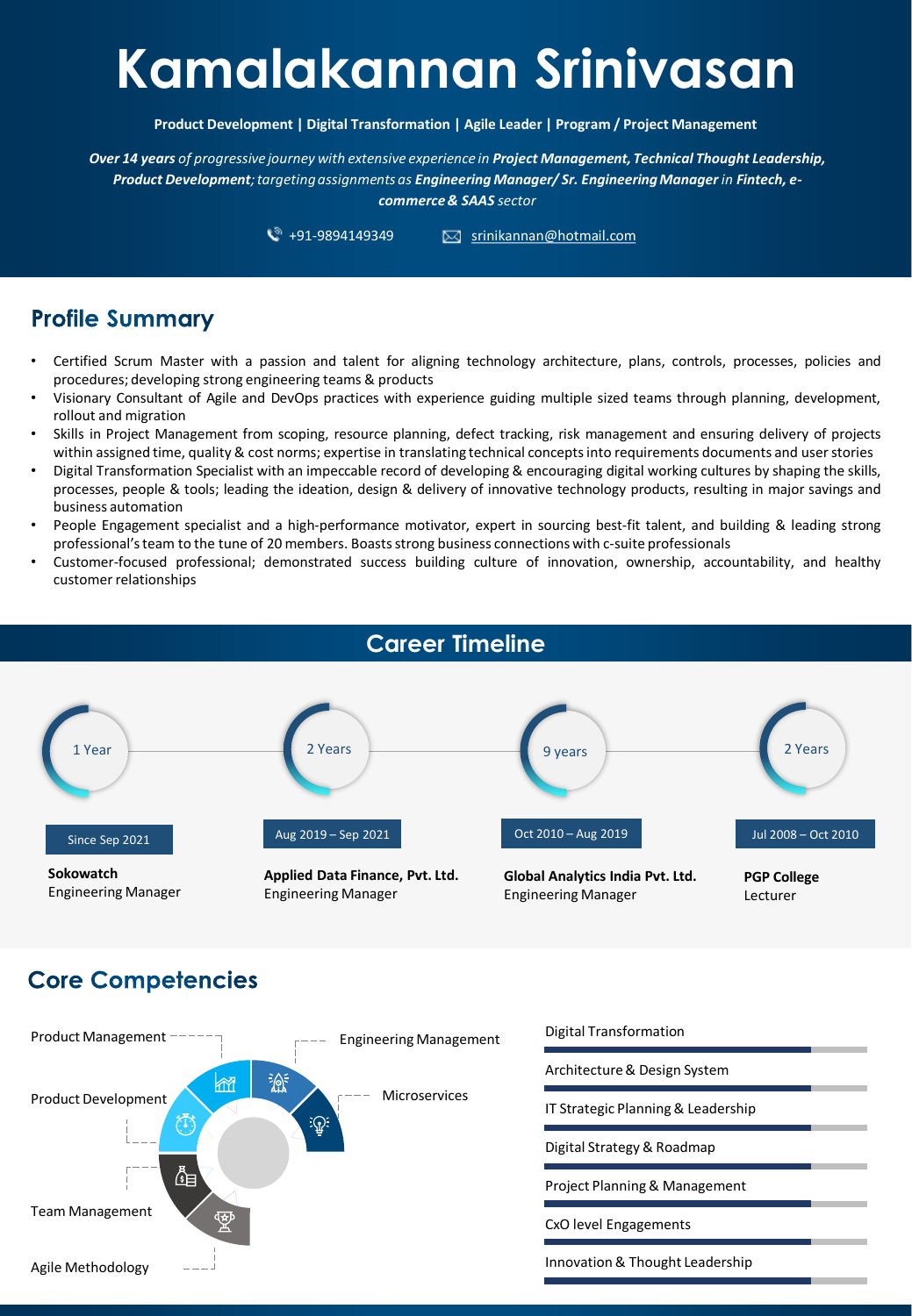# **Areas Of Impact**

### **Project Management**

- Supervising projects as per schedule/analysis, effort & cost estimation, resource deployment & allocation and delivery
- Monitoring development activities; reporting project progress and providing technical support to the project team
- Ensuring the team follows agile values and principles and encourage; coordinating with the scrum team and product owners
- Delivering and implementing the project as per scheduled milestones; ensuring compliance to quality standards
- Submitting project status reports to stakeholders; reviewing bugs; planning software releases
- Meeting deadlines and TAT without compromising quality norms and adhering to SLA

### **Product Development/Management**

- End to end ownership of the Product's frontend and backend development, building reusable, testable, and scalable components and products
- Collaborate with product management teams to define and implement innovative solutions for the product direction, visuals and experience
- Optimize code, own, oversee, and delegate the design, architecture, development and delivery of large-scale software applications

#### **Team Management**

- Directing and leading the technical personnel. Imparting continuous on the job training to the workforce for accomplishing greater operational effectiveness/efficiency
- Working on the talent pool and succession planning of the workforce, appraising their KRA based performance
- Research, evaluate, analyse and implement technical requirements and guide the team for arriving at the right technical decisions

### **Digital Transformation**

- Managing Digital Transformation projects within the given timelines, cost and meeting key performance indicators using various Technology Frameworks
- Performing & developing Business Insights & Strategy, Business Process Re-engineering & Transformation by interacting at the CxO level people

### **Work Experience**

### **Since September 2021 | Sokowatch | Engineering Manager Highlights**:

- Driving project management while working on process improvement to increase the developer and tester productivity
- Played a key role in recruiting, onboarding developers; guiding, training & managing the team of 8 members
- Delivering services in managing organizational issues such as performance calibration and salary reviews
- Successfully streamlined the testing process brought visibility on quality by creating various reports

### **August 20019 – September 2021 | Applied Data Finance, Pvt. Ltd. | Engineering Manager**

#### **Highlights**:

• Devised & formulated Technology Roadmap and ensured it has been taken into sprint regularly; managed non-functional requirements and delivery of quality software



### **Technical Skills**

**Key Skills** 

- Python / Django Vagrant
- TDD & Unit testing frameworks
- Docker and Docker Compose
- Jenkins CI/CD pipeline
- Java
- SPA frameworks(React, Vue)
- JIRA & Confluence
- AWS, Digital Ocean

### **Product Knowledge**

- **Lending Stream** Shor term payday lending product for underbanked customers UK Market it is one of the top leading businesses in UK. [https://www.lendingstream.co.uk](https://www.lendingstream.co.uk/)
- **Drafty** Line of Credit production for UK Market, similar to an overdraft facility
- **Personify Financial** lending product in US Market, <https://www.personifyfinancial.com/>

## **Key Achievements**

- Demonstrated excellence in piloting two products in ADF
- Played a key role in managing Retail Point of Sale by providing loans to customers through retail shops for the purchase of goods & services
- Headed Asset Management and managed buy loans from other vendors based on the profitably criteria

### **Academics**

**2008 | Master of Computer Application** PGP College of Arts and Science Periyar University, Salem